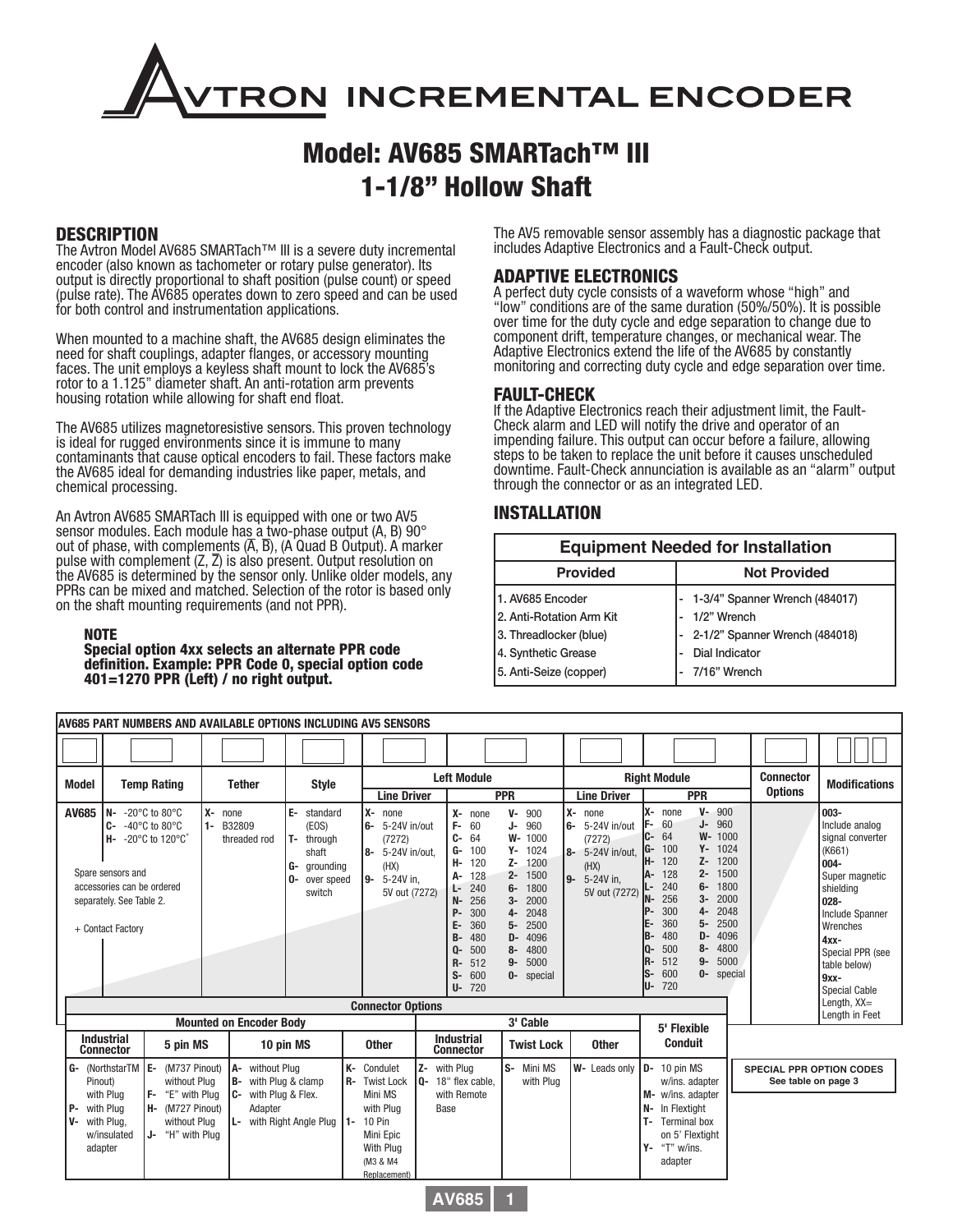The hollow shaft AV685 design eliminates the potential for bearing and coupling failures from misalignment, however, excessive housing movement (wobble) may cause undesirable vibrations. The higher the RPM, the more severe the vibration will be from housing movement. In a typical installation, a housing movement of 0.007" TIR or less (as measured at the outside diameter of the main encoder body) will not have an adverse effect.

| <b>ELECTRICAL**</b>                         |                                                      |
|---------------------------------------------|------------------------------------------------------|
| A. Operating Power (Vin)                    |                                                      |
|                                             |                                                      |
|                                             |                                                      |
| <b>B. Output Format</b>                     |                                                      |
|                                             | 1. 20/ & Comp  A, A, B, B (differential line driver) |
|                                             |                                                      |
|                                             |                                                      |
|                                             |                                                      |
|                                             | back of the tach looking at the non-drive end of     |
|                                             | the motor.                                           |
|                                             |                                                      |
|                                             | F. Frequency Range @5V, @1m cable, 250 kHz Max       |
|                                             | @24V, @300m cable, #8 output, 45 kHz Max             |
| G PPR                                       |                                                      |
| H. Line Driver Specs See table              |                                                      |
|                                             | I. Connectors See connector options on page 1        |
| J. LED Indicator  GREEN: power on, unit ok. |                                                      |
|                                             | RED: alarm on                                        |
|                                             | ORANGE: wiring fault (Thermal Overload; Under-       |
|                                             | voltage)                                             |
|                                             |                                                      |

#### MECHANICAL

| A. Shaft Inertia25 Oz. In. Sec ^2   |  |
|-------------------------------------|--|
| B. Acceleration  5000 RPM/Sec. Max. |  |
|                                     |  |
| D. Weight 15-17 lbs [ 6-8 kg.]      |  |

#### ENVIRONMENTAL

Solid cast aluminum stator and rotor Fully potted electronics, protected against oil and water spray V-Ring seals provided.

Operating Temperature:.......See Temp Rating on page 1.

|                                  |                          | <b>LINE DRIVER OPTIONS</b>                                                  |                                                                                    |          |              |  |  |  |  |
|----------------------------------|--------------------------|-----------------------------------------------------------------------------|------------------------------------------------------------------------------------|----------|--------------|--|--|--|--|
| <b>Electrical Specifications</b> |                          | 6                                                                           | 8                                                                                  | 9        | <b>Units</b> |  |  |  |  |
| <b>Input Voltage</b>             |                          | $5 - 24$                                                                    | $5 - 24$                                                                           | $5 - 24$ | <b>VDC</b>   |  |  |  |  |
| <b>Nom Output Voltage</b>        |                          | $5 - 24$                                                                    | $5 - 24$                                                                           | 5        | <b>VDC</b>   |  |  |  |  |
| <b>Line Driver</b>               |                          | 7272                                                                        | Hx                                                                                 | 7272     |              |  |  |  |  |
| <b>Output Resistance Typ</b>     |                          | 13                                                                          | 75                                                                                 | 13       | ohms         |  |  |  |  |
| <b>Maximum Peak Current</b>      |                          | 1500                                                                        | 800                                                                                | 1500     | mA           |  |  |  |  |
| <b>Max Average Current</b>       |                          | 120                                                                         | 200                                                                                | 120      | mA           |  |  |  |  |
| Voh Typ                          |                          | $V_{IN-1}$                                                                  | $VIN-1$                                                                            | $VIN-1$  | <b>VDC</b>   |  |  |  |  |
| Vol Typ                          |                          | 0.5                                                                         | $0.2 \ @$ 10mA line<br>current                                                     | 0.5      | <b>VDC</b>   |  |  |  |  |
| <b>Cable Drive Capacity</b>      |                          | 1000' @ 5V<br>500' @ 12V<br>200' @ 24V                                      | 1000'                                                                              | 1000'    | feet         |  |  |  |  |
|                                  | Reverse<br>Voltage       | yes                                                                         | yes                                                                                | yes      |              |  |  |  |  |
| Protection                       | Short<br><b>ICircuit</b> | yes                                                                         | yes                                                                                | yes      |              |  |  |  |  |
|                                  | Transient                | yes                                                                         | yes                                                                                | yes      |              |  |  |  |  |
|                                  | Power to A.<br>Gnd to A/ | yes                                                                         | yes                                                                                | yes      |              |  |  |  |  |
|                                  | $+V(out)$                | Output voltage equal to input voltage.                                      |                                                                                    |          |              |  |  |  |  |
| Alarm                            | Alarm*                   |                                                                             | Open collector, normally off, goes low on alarm,<br>sink 100mA max, 50VDC max      |          |              |  |  |  |  |
|                                  | <b>LED</b>               |                                                                             | Green=power on, Red=Alarm<br>Orange=Wiring Error (Thermal Overload; Under-voltage) |          |              |  |  |  |  |
| <b>Marker</b>                    |                          | One per revolution. Pulse width<br>approximately 2° (1/128 of a revolution) |                                                                                    |          |              |  |  |  |  |

\*Alarm not available on connector option "G" (NorthstarTM compatible pinout)

\*\* Electrical specifications for SMARTach III model (rev BA or later), consult Nidec Industrial Solutions for earlier model specifications.

\*\*\*(PPR) Standard maximum PPR is 5000. Consult Factory with your application for PPRs up to 50,000.

(Speed) Maximum RPM may be limited for PPR  $> 2,500$ . Consult Factory with your application.

## MACHINE SHAFT PREPARATION

Preparing the machine shaft prior to encoder installation is essential to providing an adequate barrier against environmental contamination. In some cases, a separate stub shaft (OD of 1.125"  $+0.0000$ "/-0.0005" x 4.5" long) will be installed on the motor. To prepare the machine shaft onto which the AV685 is to be installed conduct the following procedures (see figures):

- 1) Remove from the AV685 the four  $1/\overline{4}$ -20 UNC machine screws which hold the end cap on the cover plate.<br>2) Remove the end cap, O-Ring, and wave spring, noting the
- Remove the end cap, O-Ring, and wave spring, noting the location of each to assist in re-assembly.

CAUTION<br>Spanner Wrenches Must be used during the FOLLOWING PROCEDURES. Using a substitute can distort the 1-3/4" nut and damage the unit. Do not try to remove the 2-1/2" bearing locknut at any time. This locknut is factory adjusted for optimum AV685 performance.

NOTE<br>Two spanner wrenches, which are required for AV685 installation, accommodate the 1-3/4" and 2-1/2" nuts found under the cap.

- 3) Holding the 2-1/2" bearing locknut, remove the 1-3/4" dia.<br>clamping nut and slide out the internal compression sleeve.<br>4) Verify that the compression sleeve can be installed by hand
- Verify that the compression sleeve can be installed by hand on the shaft where the unit is to be installed. File any burrs that obstruct sleeve installation and lightly oil the shaft.
- 5) If a keyway or flat exists on the shaft, provide a sealing medium, or true the shaft back to round using metal putty or equal.
- 6) Return the compression sleeve to the AV685 hub.
- 7) Thread the 1-3/4" clamping nut onto the AV685 by hand until resistance is felt. DO NOT TIGHTEN at this time.

#### ENCODER INSTALLATION

Installing the AV685 and Anti-Rotation Arm:

1) The free end of the anti-rotation arm must be secured by the customer to a stationary member such as the floor or machine frame.

Refer to "Anti-Rotation Arm Mounting Guidelines" on the last page for general requirements.

Based on the location of the stationary point and the guidelines on page 6, attach the 1/4" thick mounting board to one of two places on the AV685. Use two 1/4-20 UNC by 3/4" long machine screws provided.

3) Apply anti-seize (copper), provided, to machine shaft. A packet of silicone grease is provided to lubricate the following shaft seals:First, ALL AV685 types have an O-Ring inside their hollow shafts at the motor end. In addition, in THRU-SHAFT types, the clamping nut has an O-Ring on the inside, plus the outside of the clamping nut requires lubrication for the radial lip seal per step 8b. Slide the AV685 onto the machine shaft, mounting the board first. Ideally, the AV685 housing will be 1/2" to 1" from the motor or machine housing, but this may vary





depending on the machine profile and the anti-rotation arm clearance requirements. Consider shaft end float when positioning the AV685.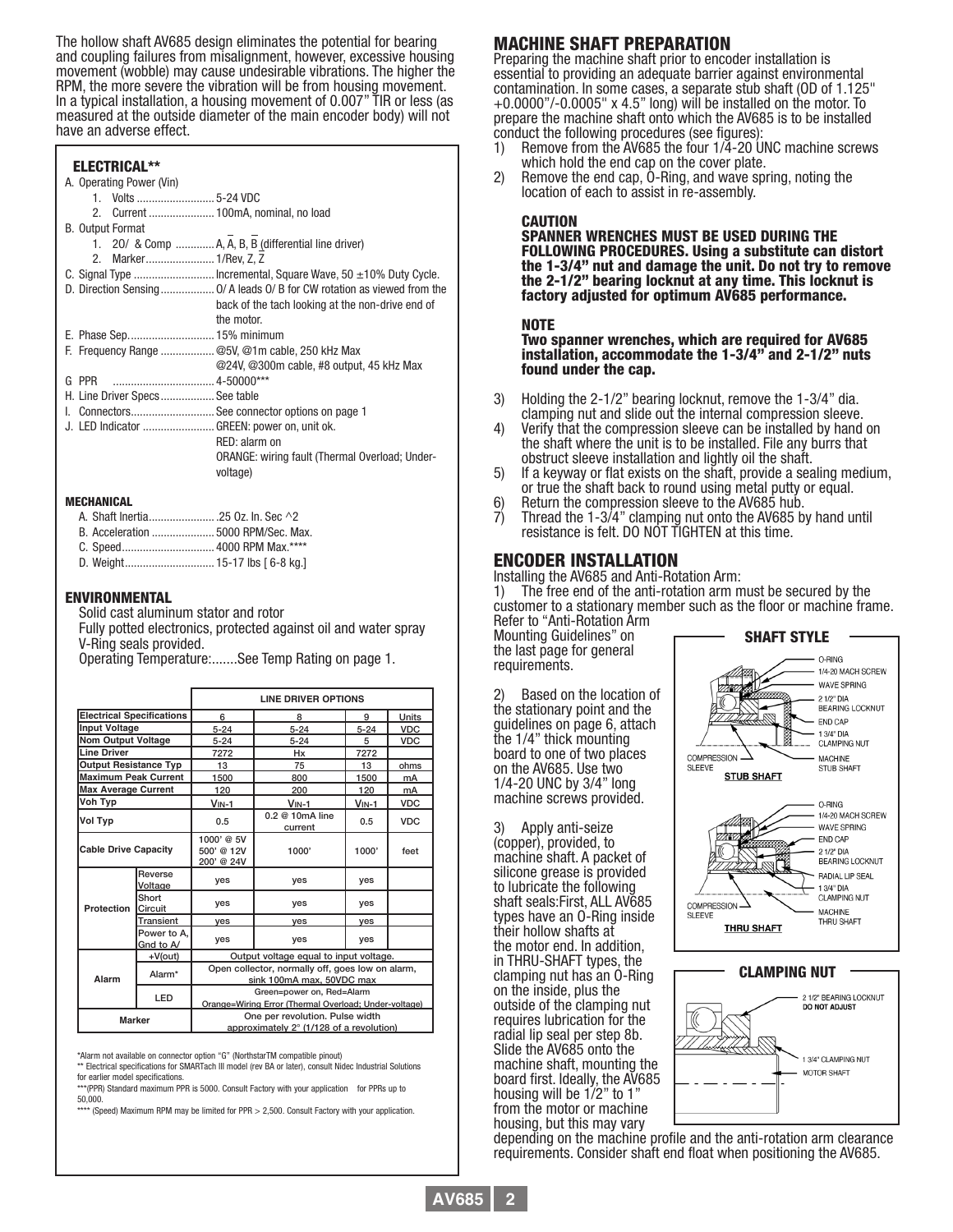- 4a) FOR END-of-SHAFT APPLICATIONS, place the AV685 3-3/8" to 4-1/8" onto the shaft. The end of the machine shaft must and be approximately flush with the end of the  $1-3/4$ " clamping nut.
- 4b) FOR THRU SHAFT APPLICATIONS, position the AV685 as required.
- 5) Attach free end of the anti-rotation arm to the 1/4" mounting<br>board using the shoulder bolt provided.<br>6) Remove 1-3/4" clamping nut and apply liquid threadlocker to
- Remove 1-3/4" clamping nut and apply liquid threadlocker to the threads. (Locktite™ grade 242, supplied, should be used in most applications.)
- 7) Replace 1-3/4" clamping nut and tighten as shown in CLAMPING NUT sketch (approx. 15-20 ft-lbs.), holding the 2-1/2" bearing locknut in place. Spanner wrenches are required for this operation.
- 8a) FOR END-of-SHAFT INSTALLATIONS, replace the end cap with the wave spring (loading spring) against the bearing and the O-ring located in the cap groove. Secure the end cap with the four 1/4-20 UNC machine screws previously removed. Apply the threadlocker to the screws when assembling.
- 8b) FOR THRU SHAFT APPLICATIONS, prior to replacing the end cap per step 8a, apply a small amount of silicone grease (provided) to the seal surface on the 1-3/4" clamping nut. The radial lip seal in the end cap will seal on this surface.

#### ENVIRONMENTAL CONSIDERATIONS

Special attention is to be given to conduit runs, interconnection wiring and NEMA type enclosure mounting. In those applications where ambient temperatures are controlled within 20° C and high humidity/ washdown are not present, position the flexible conduit with a slight sag to prevent any condensation from entering the encoder via conduit.

In harsh environments, which include temperature extremes, high humidity, equipment washdown or atmosphere contamination, extra care is required. Follow these steps to reduce potential problems:

- 1) Always mount connection points, conduit couplings, junction boxes, etc., lower than actual encoder.
- 2) For washdown areas, shroud or otherwise cover the encoder to prevent direct water spray. Do not attach the shroud directly to the encoder.
- 3) Keep conduit outputs and axis of rotation horizontal.
- 4) Avtron recommends sealed and/or remote connector styles for these applications. These include options (A-J, M-N, R-T, W, Y).

#### AV5 Maintenance and Replacement Part Numbers

| <b>AV5 Sensor</b> |                                                                                          |                                                                                                                                                                                                                                                                                                                                                                                                 |                                    |                                                                                                             |  |  |  |  |  |
|-------------------|------------------------------------------------------------------------------------------|-------------------------------------------------------------------------------------------------------------------------------------------------------------------------------------------------------------------------------------------------------------------------------------------------------------------------------------------------------------------------------------------------|------------------------------------|-------------------------------------------------------------------------------------------------------------|--|--|--|--|--|
|                   |                                                                                          |                                                                                                                                                                                                                                                                                                                                                                                                 |                                    |                                                                                                             |  |  |  |  |  |
| <b>Model</b>      | <b>Line Driver</b>                                                                       | <b>PPR</b>                                                                                                                                                                                                                                                                                                                                                                                      | <b>Connector</b><br><b>Options</b> | <b>Modifications</b>                                                                                        |  |  |  |  |  |
| AV <sub>5</sub>   | 5-24V in/out (7272)<br>l 6-<br>5-24V in/out (HX)<br>8-<br>5-24V in, 5V out (7272)<br>∣9- | 1024<br>R- 512<br>$5 - 2500$<br>х-<br>240<br>Υ-<br>Ŀ.<br>none<br>256<br>$Z - 1200$<br>F-<br>60<br>600<br>4096<br>S-<br>N-<br>D-<br>300<br>1500<br>4800<br>64<br>720<br>C-<br>U-<br>Р-<br>$2 -$<br>8-<br>360<br>900<br>1800<br>5000<br>G-<br>100<br>E-<br>V-<br>$6-$<br>$9-$<br>120<br>480<br>960<br>2000<br>0-special<br>H-<br>$3-$<br>B-<br>J-<br>128<br>500<br>W- 1000<br>4- 2048<br>Q-<br>A- |                                    | $000 -$<br>none<br>$004 -$<br>Super<br>magnetic<br>shielding<br><b>Special PPR</b><br>$4xx-$<br>(see table) |  |  |  |  |  |

| <b>Connector Options</b>                                                                                           |                  |                                                                                                  |                               |                                                                                            |                   |                                                                                                                          |            |                                                     |    |                      |                  |                                 |                                                                                                                                  |  |
|--------------------------------------------------------------------------------------------------------------------|------------------|--------------------------------------------------------------------------------------------------|-------------------------------|--------------------------------------------------------------------------------------------|-------------------|--------------------------------------------------------------------------------------------------------------------------|------------|-----------------------------------------------------|----|----------------------|------------------|---------------------------------|----------------------------------------------------------------------------------------------------------------------------------|--|
| <b>Mounted on Encoder Body</b>                                                                                     |                  |                                                                                                  |                               |                                                                                            |                   |                                                                                                                          |            | 3' Cable                                            |    |                      |                  |                                 | 5' Flexible                                                                                                                      |  |
| <b>Industrial</b><br><b>Connector</b>                                                                              |                  | 5 pin MS                                                                                         |                               | 10 pin MS                                                                                  |                   | <b>Other</b>                                                                                                             |            | <b>Industrial</b><br><b>Connector</b>               |    | <b>Twist Lock</b>    | <b>Other</b>     |                                 | <b>Conduit</b>                                                                                                                   |  |
| (NorthstarTM E-<br>G-<br>Pinout)<br>with Plug<br>IP-<br>with Plua<br>$V -$<br>with Plug.<br>w/insulated<br>adapter | F-<br>l H-<br>J- | (M737 Pinout)<br>without Plug<br>"E" with Plua<br>(M727 Pinout)<br>without Plua<br>"H" with Plug | A-<br><b>B-</b><br>$C-$<br>Ŀ. | without Plua<br>with Plug & clamp<br>with Plug & Flex.<br>Adapter<br>with Right Angle Plug | K-<br>R-<br>$1 -$ | Condulet<br><b>Twist Lock</b><br>Mini MS<br>with Plua<br>$10 P$ in<br>Mini Epic<br>With Plua<br>(M3 & M4<br>Replacement) | Z-<br>l 0- | with Plua<br>18" flex cable,<br>with Remote<br>Base | S- | Mini MS<br>with Plua | W- Leads<br>only | I D-<br>l M-<br>IN-<br>T-<br>Υ- | 10 pin MS<br>w/ins. adapter<br>w/ins. adapter<br>In Flextight<br><b>Terminal box</b><br>on 5' Flextight<br>"T" w/ins.<br>adapter |  |

#### ANTI-ROTATION ARM MOUNTING GUIDELINES

The anti-rotation arm stabilizes the encoder and keeps it from rotating as the machine shaft rotates. To get the best performance, minimize encoder movement by following these anti-rotation arm mounting guidelines as closely as possible.

- 1) Mount AV685 with conduit entry ports positioned horizontally.
- Fasten the 1/4" thick mounting board to the inboard side of the AV685 in one of the two positions shown. Use the two 1/4-20 UNC x 3/4" long fasteners.
- 3) Mount anti-rotation arm perpendicular to motor shaft axis of rotation. Arm mounting bolts and associated rod bearings should
- be parallel to motor shaft also (top view).<br>Mount anti-rotation arm approx.  $90^{\circ}$  to a line established 4) Mount anti-rotation arm approx.  $90^{\circ}$  to a line established between the mounting board mounting hole and shaft centerline (viewed from end).
- 5) Mount AV685 as close as possible to the motor with the mounting board closest to the motor.<br>6) Establish a stationary (static) mounting point for the free
- 6) Establish a stationary (static) mounting point for the free end of the anti-rotation arm, using the guidelines above. Use the bolt provided to fasten arm to stationary point.
- 7) The anti-rotation arm is fully threaded and can be adjusted in length. The recommended length is 8 to 12".

#### WIRING INSTRUCTIONS

#### CAUTION Remove power before wiring.

For bidirectional operation of the 2-phase SMARTach III, proper phasing of the two output channels is important. Phase A channel leads Phase B channel for clockwise shaft rotation as viewed from the anti-drive or accessory end of the motor (AV685 mounting end).

Wiring option "G" provides a pinout compatible with Northstar encoders, with a cable shield connection on pin 10. Note that this option does not ground the shield; Avtron still recommends grounding the shield at the drive end of the cable for all wiring options.

# **CORRECTIVE ACTION FOR PHASE REVERSAL**<br>1) Remove Power

- 
- 1) Remove Power.<br>2) Exchange wires on cable, either at encoder cable end, or at
	-
	- speed controller end (but not both).<br>
	a) Single Ended 2 Phase Wiring (see wiring diagram) Exchange<br>
	A and B at the use end of the wires.<br>
	b) Differential 2 Phase Wiring (see wiring diagram) Exchange<br>
	either A with  $\overline{A}$

**SPECIAL PPR OPTION CODES**

**(Left)**

401\* 1270 None 402\* 150 None 403\* 50 None 404 | None | 16 405 16 None 406 6000 None 407 2800 None 408 1400 None 409\* 30 None 410 | None | 6000 411 12000 None 412 200 None 413\* 30 30 414 1500 None 415 3000 None 416 3600 None 417 1250 None 418 2400 2400 419 160 160 420 450 None

**PPR (Right)**

**4xx Code PPR** 

| <b>AV685</b> |  |
|--------------|--|
|--------------|--|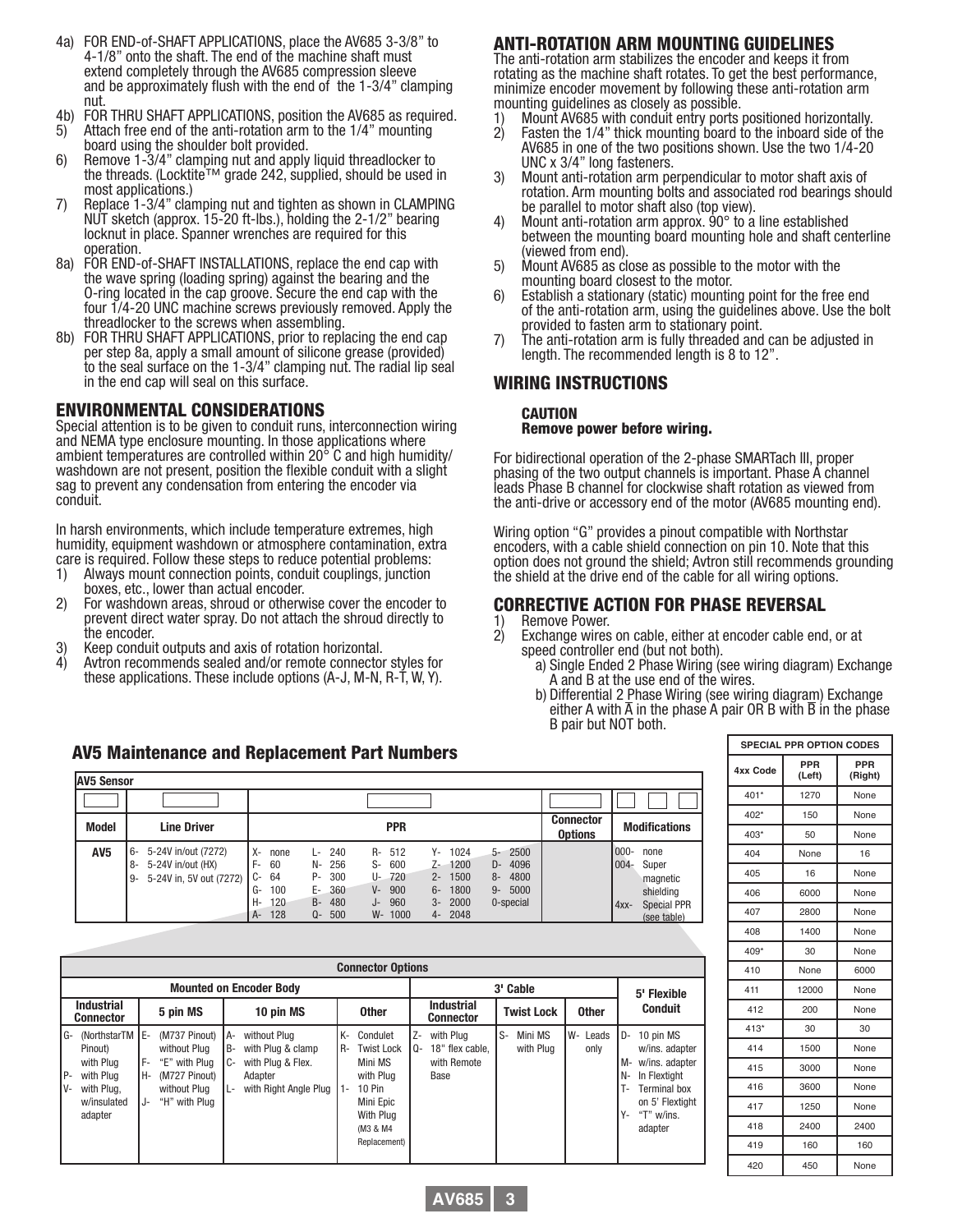- 3) Apply Power.
- 4) Verify encoder feedback is correct, using hand rotation of shaft, or jog mode of the speed controller.

Interconnecting cables specified in the wire selection chart below are based on typical applications. Refer to the system drawing for specific cable requirements where applicable.

Physical properties of cable such as abrasion, temperature, tensile strength, solvents, etc., are dictated by the specific application. General electrical requirements are: stranded copper, 22 thru 16 gauge (Industrial EPIC options can use 14-20 AWG), each wire pair individually shielded with braid or foil with drain wire, 0.05 uF maximum total mutual or direct capacitance, outer sheath insulator, 1,000 ft. max. See Wire Selection Chart below for some suggested cables.

#### NOTE

When using the industrial connector ("G", "P", "Q", "V", or "Z" options), the minimum wire size is 20 gauge, and 20 gauge (only) wire ends must be tinned with solder before connection at the screw terminals.

#### MAINTENANCE

#### GENERAL

This section describes routine maintenance for the Avtron AV685 Encoder. For support, contact Avtron's field service department at 216-642-1230. For emergency after hours service contact us at 216- 641-8317.

The AV685 SMARTach III circuitry includes a diagnostic package that includes Adaptive Electronics and a Fault-Check output.

#### ADAPTIVE ELECTRONICS

A perfect duty cycle consists of a waveform whose "high" and "low" conditions are of the same duration (50%/50%).

It is possible, over time, for duty cycle to change due to component drift, temperature changes, and mechanical wear. The AV5 adaptive electronics extends the life of the AV685 by constantly monitoring and correcting duty cycle over time.

#### FAULT-CHECK

After power-up and the internal rotor position is checked by the sensor, the Fault-Check LED will turn GREEN.

If the adaptive electronics reach their adjustment limit for any reason, the Fault-Check alarm and LED will notify the drive and operator of an impending failure. The LED will turn RED if the Adaptive Electronics reach their adjustment limit. This output occurs before an actual failure, allowing steps to be taken to replace the unit before it causes unscheduled downtime. Fault-Check annunciation is available as an "alarm" output through the connector and as an integrated LED.

## TROUBLESHOOTING:

If the drive indicates a loss of encoder/tach fault and the AV685 fault-check LED is not illuminated, check the encoder power supply. If power is present, check polarity: one indicator of reversed power supply is that all outputs will be high at the same time. If the drive indicates encoder fault, but the LED shows GREEN, then check the wiring between the drive and the encoder. If the wiring appears correct and in good shape, test the wiring by replacing the AV5 sensor module. If the new module shows GREEN, and the drive still shows encoder loss/tach fault, then the wiring is faulty and should be repaired or replaced.

#### If the alarm output and/or LED indicate a fault (RED):

- Remove an end sensor plate or the second sensor, and use the built-in gauge to check the location of the rotor (see Figure 1).
- 2. Remove the AV5 sensor from the housing. Clean the housing mounting surface for the AV5 sensor and the AV685 housing.

#### If the alarm output and/or LED indicate a fault

**(RED)** on a properly mounted AV5 sensor and the rotor is properly located, replace the AV5 sensor.

An oscilloscope can also be used to verify proper output of the AV5 encoder at the encoder connector itself and at the drive/controller cabinet. If the outputs show large variations in the signals at steady speed (jitter or "accordion effect", figure 1), check rotor position. If the rotor position is correct, the motor or shaft may be highly magnetized. Replace any magnetized shafts with non-magnetic material (stainless/aluminum). Consider replacing the sensors with super-shielded models, option -004.

#### If the alarm output and/or LED indicate a wiring fault (ORANGE):

Remove all output wires/connections  $(A, \overline{A}, B, \overline{B}, Z, \overline{Z})$ . The LED should turn GREEN. If the LED does not turn GREEN, the encoder is not receiving enough voltage at +V to properly operate. Correct input voltage problem at power supply or cabling.

If the LED turns GREEN once all outputs are disconnected, reconnect each output, one at a time, monitoring for ORANGE LED. For partial/ resistive short circuits, the LED may take a few minutes to turn ORANGE. To speed the troubleshooting process, if possible, spin the encoder while replacing individual output connections. This will make the ORANGE LED condition occur faster. Once the shorted output(s) are located, correct the shorting condition, and the encoder LED should remain GREEN.

If the LED is OFF, but power is being applied to the encoder, check the output voltage level at A,  $\overline{A}$ , B,  $\overline{B}$ . If all outputs are ON ( $\approx$ +V), the connections to  $+V$  and COM are reversed. Swap connections between +V and COM; the LED should turn GREEN.



**AV685 4**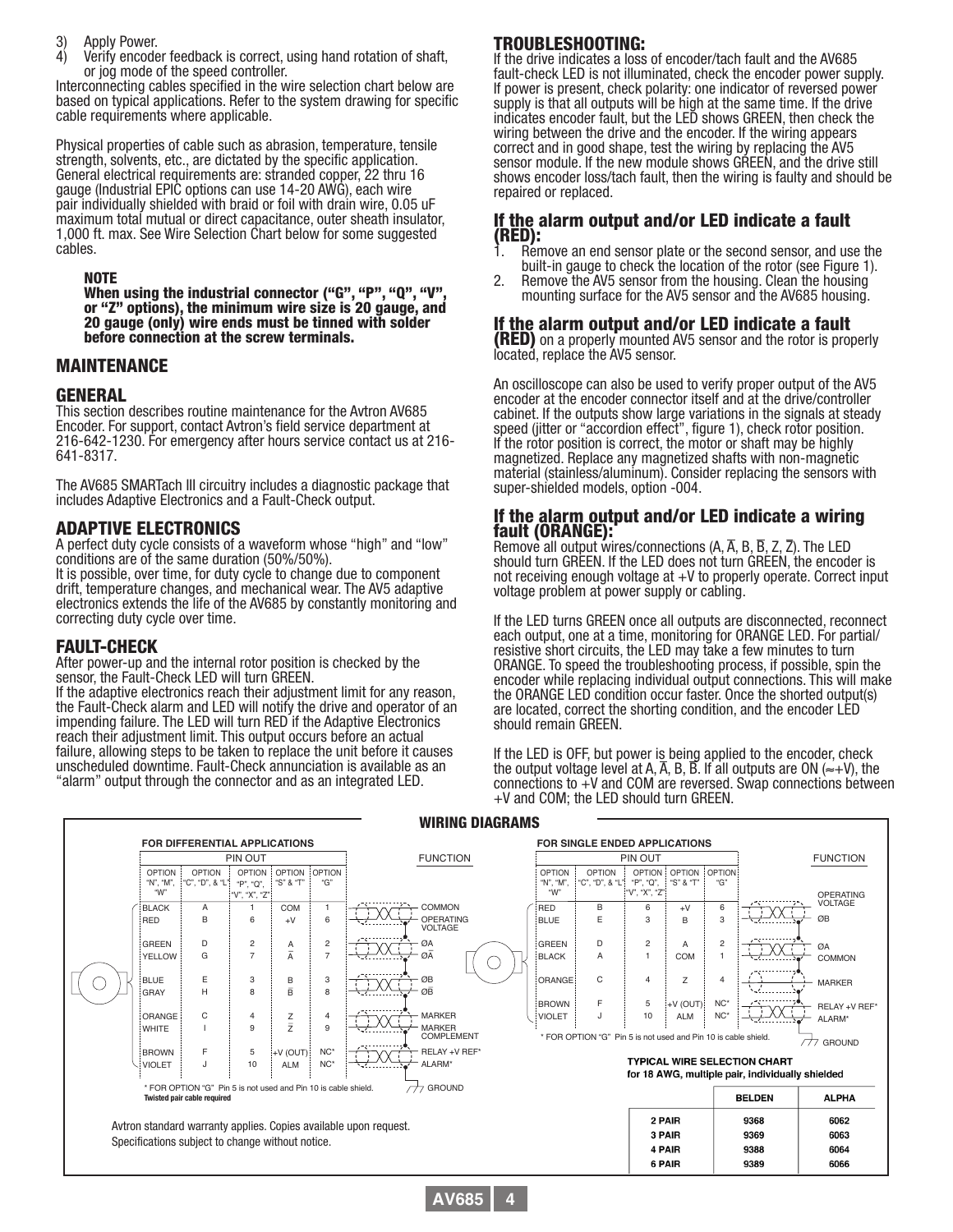# SMARTach™ III

## **Application Examples**

Applies to all Model AV685 Encoders except connector styles E, F, G, H, J, R, 3.

# **ALARM OUTPUT CONNECTION**

Avtron SMARTach III encoders provide an alarm signal if maintenance is required under specific circumstances. The LED indicator is green when the encoder is properly powered and there are no faults; red indicates alarm on. Green indicates power on, red indicates alarm on. Following are application examples provided to help install the alarm output.

Example 1. Alarm output using  $+V(OUT)$ .  $+V(OUT)$  is equal to  $+V$ , the encoder power supply.